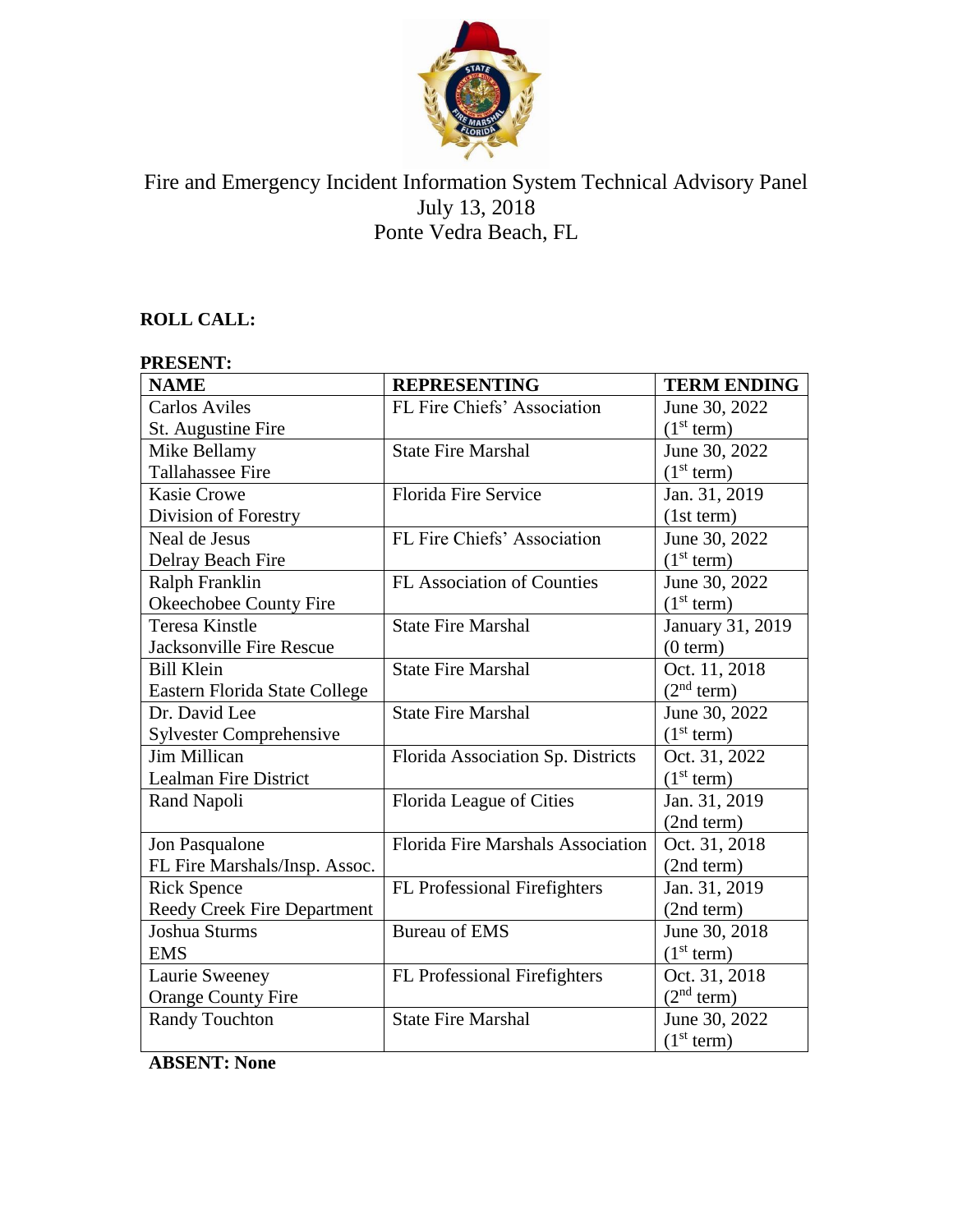The Fire and Emergency Incident Information System Technical Advisory Panel meeting was called to order.

Introduction of new members.

**On a motion duly made**, the minutes from the Fire and Emergency Incident Information System Technical Advisory Panel held on March 6, 2018 were approved.

### **Motion carried**.

#### **REPORT FROM DIVISION:** *Julius Halas, Director*

- Recognition of former Council members
- Rule Making
	- o Cancer/PTSD Curriculum (Listening Session earlier today)
	- o Will advertise Rule Development Workshop
- Data
	- o Continuing to work on replacing the FCDICE and Fire Incident reporting software.
	- o A legislative budget request will again be put in this year for update/replacement systems
- Visioning Document
	- o Will be presented to the Deputy CFO's on August 7, 2018
- Tremendous support from CFO Jimmy Patronis on fire service issues such as cancer mitigation/prevention and PTSD mental health

## **REPORT FROM FFIRS:** *Wayne Watts, FFIRS Section*

*(Handout provided)*

- 432 fire departments participating
- 2.8 million incidents handled in 2017
- Expecting more data
- Training is ongoing

Discussion was held on non-reporting departments.

## **REPORT FROM EMS:** *Joshua Sturms, Bureau of EMS (email update provided)*

- The Department of Health (DOH) received a 5-million-dollar appropriation for Naloxone
	- o Funds to be distributed through grants to emergency responders
	- o Application period open through July and is open to fire, EMS and law enforcement. [http://www.floridahealthlgov/licensing-and-regulation/ems](http://www.floridahealthlgov/licensing-and-regulation/ems-system/heros.html)[system/heros.html](http://www.floridahealthlgov/licensing-and-regulation/ems-system/heros.html)
- DOH is applying for additional funding as a result of the Opioid Crisis. The funds will help improve data quality by upgrading to a MEMSIS version 3 compliant system.
- DOH has an online tool open to fire, EMS, law enforcement, and public health officials for viewing EMS overdose data. Working on getting data from the Washington/Baltimore HIDTA ODMAPS program into the system which can also be used for other EMS related topics such as motor vehicle crash records.